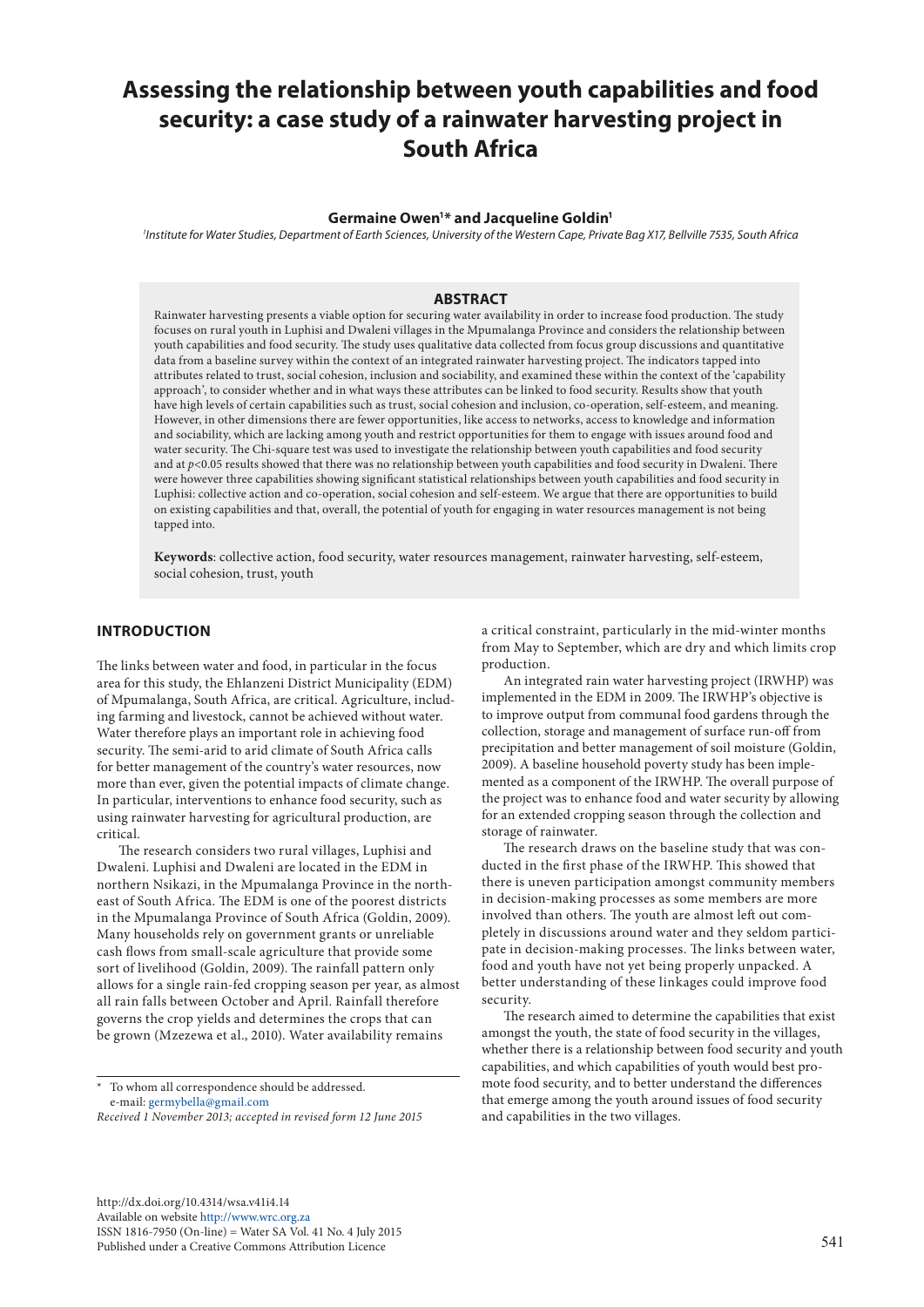## **Food security**

Food security is attained when all people at all times have both physical and economic access to sufficient food to meet their dietary needs for a productive and healthy life (World Bank, 1986). According to the FAO (2009):

> 'Food security exists when all people, at all times, have physical, social and economic access to sufficient, safe and nutritious food that meets their dietary needs and food preferences for an active and healthy life' (FAO, 2009, p. 8).

The FAO (2009) explains household food security as the application of the food security concept to the family level, with individuals within households as the focus of concern. The FAO (2005) focuses on the critical importance of reducing hunger as the explicit target of the World Food Summit (WFS) and MDG 1 is, 'to eradicate extreme poverty and hunger,' as an essential condition for achieving the other seven MDGs. Their report highlights that the prevalence of undernourishment in sub-Saharan Africa (of which South Africa is part) has been decreasing very slowly. According to the FAO (2005, p. 2), the objective for meeting MDG 1 is to halve the proportion of people who suffer from hunger, between 1990 and 2015.

The interests of youth are not always explicitly advocated in food security initiatives but as Feighery et al. (2011) state youth should be viewed as an integral part of the solution to food security. If empowered in agricultural production, they are likely to play an important role in ensuring food security for future generations (Manyamba and Molokomme, 2014). There is limited research that looks at food security through a youth lens (Brooks et al, 2013). When development practitioners target youth for intervention, they should view them as assets instead of viewing them as a hard group to target (Etgen, Tindamanyire and Fuller 2009). Although food security stakeholders globally are making many efforts to improve food security, the participation of youth in food production activities is minimal. Feighery et al. (2011) indicate that despite the fact that the average population of the world is young, youth continue to be disinterested in agriculture and this is a key challenge for the international development community. Among the factors that have made youth adverse to agriculture is the belief that it does not bring them much income. Consequently the industry has been dominated by the older generation, which lacks the innovation to develop it (Feighery et al., 2011).

The villages of Luphisi and Dwaleni are vulnerable to food insecurity and this is especially due to water scarcity. The IRWHP offers an opportunity to improve water availability and, through collective action in the management of water resources, to create an enabling environment for food security.

## **The capability approach**

The capability approach (CA) was pioneered by Nobel Prize winner Amartya Sen in the 1980s. The CA is a broad normative framework for evaluating individual well-being and social arrangements, policy designs and proposals about social change in society (Robeyns, 2003).

The CA has two major components, namely functionings and capabilities. The terms 'capabilities' and 'capability' are used inter-changeably. Sen defines functionings and capability as follows:

'Functionings represent parts of the state of a person – in particular the various things that he or she manages to do or be in leading a life. And, the capability of a person reflects the alternative combinations of functionings the person can achieve, and from which he or she can choose one collection' (Sen, 1993, p. 31).

Functionings are the 'beings and doings' such as being literate, being healthy, working, resting, being part of a community, being respected and so on (Robeyns 2003). Robeyns (2003) points out that what is of importance is the freedoms, in other words the opportunities or capabilities that people have, to lead the kind of lives they want to lead, to do what they want to do and to be the person they want to be. Some of the capabilities that Sen finds to be relevant in social assessment include; 'the freedom to be well nourished and to live disease-free lives, to be able to move around, to be educated and to be able to participate in public life' (Sen, 2005, p. 158).

There are many scholars in different fields who have written on the CA but the most widely known, is the philosopher Martha Nussbaum. Nussbaum's version of the CA differs from Sen's in that she has developed a definitive list of central human capabilities and notes that capabilities are not just the abilities residing inside a person but also the opportunities or freedoms created by a combination of personal abilities and the social, economic and political environment (Nussbaum, 2011).

Also key to Sen's CA is the notion of 'agency'. Sen (1999, p. 19) states that 'an agent is someone who acts and brings about change.' Sen (1985 p. 203) defines human agency as 'what a person is free to do and achieve in pursuit of whatever goals or values he or she regards as important.'

#### **The capability approach and its relevance to the water sector**

Anand (2007) notes that the CA has only recently been applied to the water sector. However, it is a useful development framework within which to reflect on the extent of achievements in the water sector (Goldin et al., 2008). The multi-dimensional poverty approach, with particular reference to Sen's (1999) CA, embraces notions of development that pay particular attention to the expansion of human capabilities (Goldin et al., 2008). According to Goldin et al. (2008), the expansion of human capabilities is built on principles of social justice and equity, including the just allocation of resources. They note that the multi-dimensional approach encourages an expanded set of poverty indicators that are of central importance to the water sector because they bring to the fore vital capabilities and functionings that are necessary for human systems to be capable of managing the ecosystems on which they depend. They also argue that it is critical to select measurement indicators that tap into constructs such as self-esteem, empowerment and agency as measurements of well-being.

Goldin (2010, p. 3) makes the links between knowledge, agency and shame explicit, and argues that 'unequal relations of power and knowledge restrict agency, jeopardize the building of trust and may perpetuate feelings of shame.' Goldin goes on to observe that, 'where there is an unequal distribution of resources and knowledge to gain access to those resources, there is also social exclusion that can create vicious cycles that entrench feelings of unworthiness, embarrassment – and shame.'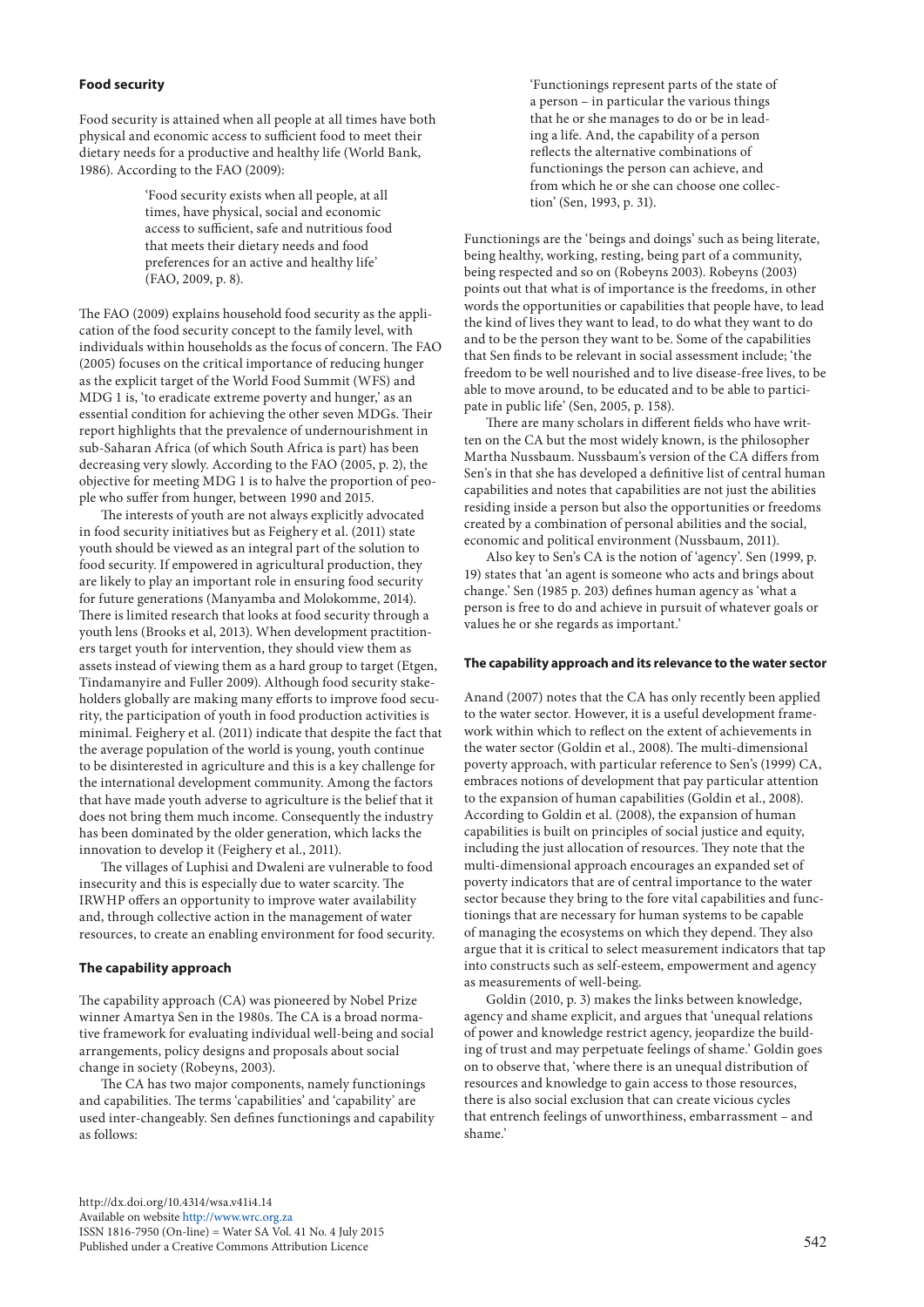The CA is thus a helpful framework to apply to the water sector where participation is seen to be at the core of integrated water resources management (IWRM). The freedom to be well nourished and to live disease-free lives and to be able to participate in public life are necessary capabilities, hence the need for participation in securing water and food. Participation is difficult where there are issues such as shame, lack of self-esteem, distrust, social exclusion and lack of agency. When there is lack of agency, people are unable to influence decisions that affect their everyday living (Goldin, 2010). Ibrahim and Alkire (2007 p. 11) state that 'the opposite of a person with agency is someone who is coerced, oppressed, or passive' and thus their opportunities and access to public goods are likely to be restricted.

## **Youth**

Selvam (2008) defines youth as:

'A window period between childhood and adulthood, often between the onset of puberty and marriage (or another permanent form of settling down in life), that is marked by a restless energy, fast sprout of growth, hence also by extreme vulnerability, while being so rich in promise' (Selvam, 2008, p. 2).

The age criterion is another possible way of defining youth. According to the National Youth Policy (2008–2013) of South Africa, the youth fall between the ages of 14 and 35 years. For the purpose of this research, the youth are defined as those between the ages of 18 and 35 years.

According to the South African National Youth Policy (2008–2013, p. 17), youth have the right to:

- Enjoy the fruits of a free, democratic and prospering society
- Enjoy their youthfulness
- Access youth development services
- Participate in the planning and implementation of youth
- development by becoming the custodians of their own development
- Attain an educational level commensurate with their  $% \mathcal{N}$ aspirations
- Access employment opportunities equal to their abilities
- Self-determination

Concomitantly youth have the responsibilities to:

- Promote and advance their rights as they relate to themselves, other young people and fellow South Africans in general
- Build and guarantee the democratic order through playing a positive developmental role in South Africa, the region and the continent
- Promote human dignity
- Work towards family, community and societal cohesion
- Promote peace, security and development
- Promote tolerance, understanding, dialogue, consultation and respect for others regardless of age, race, ethnicity, colour, gender, sexual orientation, ability, religion, status or political affiliation
- Engage in peer to peer education to promote youth development in areas such as literacy, use of information and communication technology, healthy lifestyles to prevent noncommunicable and communicable diseases like HIV and AIDS and others, violence prevention and peace building

Promote sustainable development and protection of the environment

#### *Youth and the capability approach*

Selvam (2008) points out that youth are a vulnerable group by virtue of the transitional stage of life they are in and that there is need for an explicit assertion of a set of rights proper to them. The CA can present a constructive framework within which to consider youth and aspects of their freedom and opportunities in a developing country context, such as South Africa. A study by Biggeri et al. (2011) furthers the CA as a key theoretical viewpoint in understanding children and development. Children naturally become youth and, therefore, the consideration of youth's role in development should start at an early age. When considering youth capabilities in Africa, certain cultural and contextual elements are also relevant because culturally specific social aspects matter to the way in which young people can be or do what they would like to be or do. Any discussion on the CA and youth in Africa would need to be sensitive to cultural contexts that influence the way in which youth can be free.

Selvam (2008) claims that the CA represents progress in human consciousness about human rights. According to Selvam, a good government should be able to create an environment for its citizens' potential so that every person would be able to access their capabilities. He proposes a list of central capabilities for young people in Africa, a list that flows from and at the same time supplements Nussbaum's list. The capabilities proposed by Selvam (2008, p. 8–9) are: abundant life, access to truth, religion and transcendence, holistic education and meaningful employment. However, Sen has always objected to the notion of a definite or fixed list of capabilities (Sen, 2005). Some of the capabilities that he finds to be relevant in social assessment include; 'the freedom to be well nourished and to live disease-free lives, to be able to move around, to be educated and to be able to participate in public life' (Sen, 2005, p. 158). Sen (1999), argues that it is the people directly involved with any development agenda who must have the opportunity to participate in deciding what should be chosen and that decisions are not to be made by cultural experts. Sen does not object per se to listing capabilities but he is adamantly against any proposal of a 'grand mausoleum' to one fixed and final list of capabilities (Sen, 2005, p. 160).

# **RESEARCH METHODOLOGY**

The research methods utilised in this paper include mixed methods. The study design included the sequential study, particularly the 'sequential explanatory strategy' where the qualitative phase of the study was first conducted, followed by the quantitative component. Focus group discussions were conducted using a semi-structured interview guide, which included a list of questions that tapped into anticipated outcomes stated in the IRWHP's objectives. Questions were organised under the following themes: water committees, belonging to associations, community decision-making, household decision-making, food security, general well-being and problems and solutions. These questions were inspired by and designed to fit within the CA. The youth focus groups consisted of members (both males and females) between the ages of 18 and 26. There were 12 participants for the focus group discussions in both villages.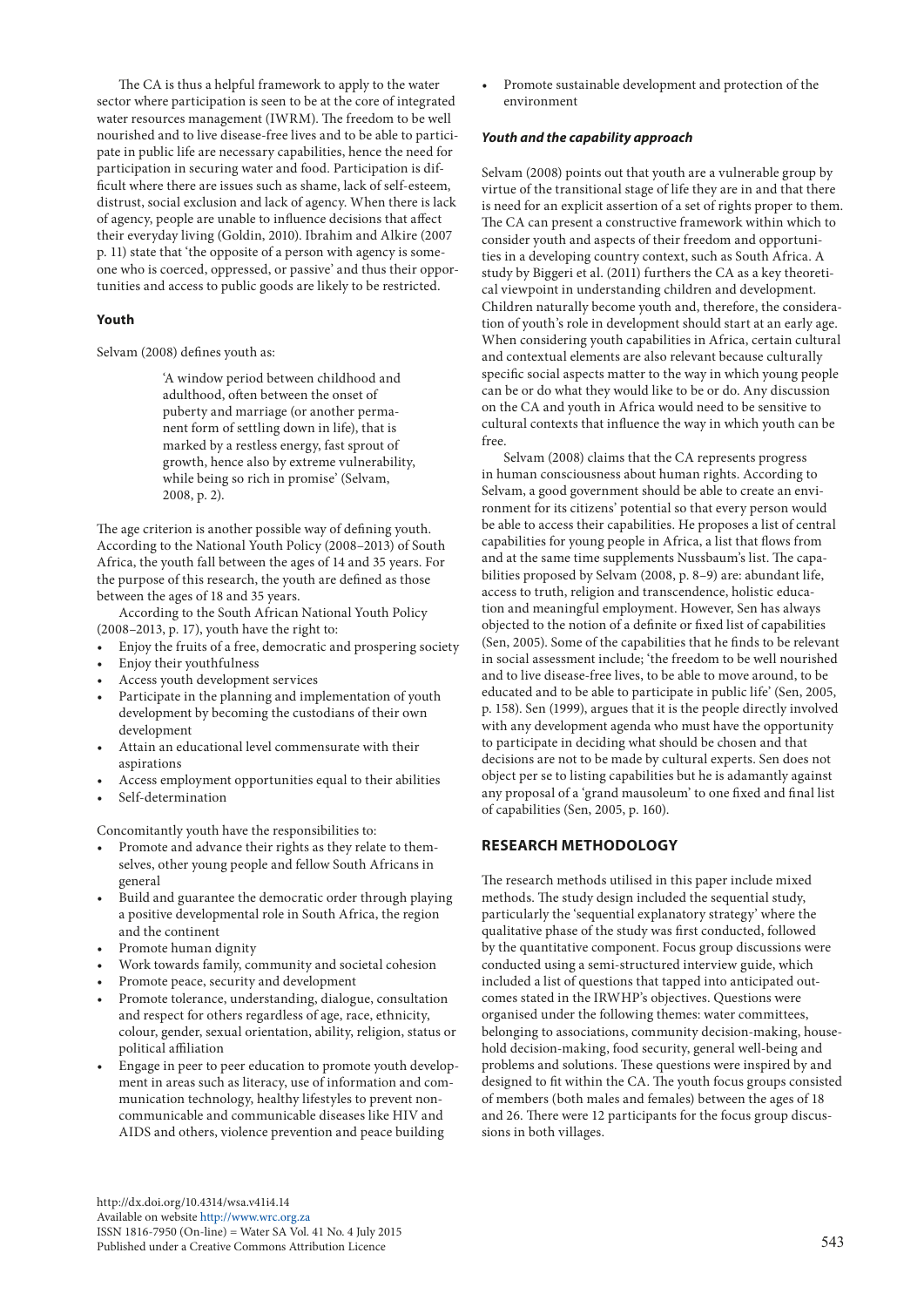The quantitative method selected for the research was a baseline household poverty survey that was conducted within the context of the IRWHP in the villages of Luphisi and Dwaleni. The survey instrument was organised under the following subthemes: demography, utilities, food security, income, social capital and empowerment, skills training and social change. The questions under each sub-theme were informed by ongoing research on 'missing dimensions' in poverty, by the Oxford Poverty and Development Initiative (OPHI) at Oxford University. Questions were adjusted so that they captured relevant information required for the IRWHP. The first stage of sampling involved the selection of the two villages that make up the primary sampling units (PSU's). The selection of villages was done using non-random sampling and particularly judgment sampling. The two villages, Luphisi and Dwaleni, have typical poverty profiles of other villages in the EDM, a fact that was confirmed in the focus group discussions. A mapping exercise was done after the villages were selected. All habitable dwellings were counted and this was done by walking through the villages. In Luphisi there were 478 habitable dwellings while in Dwaleni there were 732. The sample size was computed from the total number of households in each of the villages with a 95% confidence level and a 5% confidence interval (margin of error). In Luphisi the sample size was 213 households and in Dwaleni 252 households. The age category of youth was 18–35 years.

The qualitative data were analysed using thematic and narrative analysis. The quantitative data were analysed using the statistical analytical package STATA version 11. The total sample size for all age categories in both villages was 405 (150 for Dwaleni and 255 for Luphisi). The total sample size for youth in both villages between ages 18 and35 was 199 (79 for Dwaleni and 120 for Luphisi). Youth form 49.14% of the total sample size for all age categories in both villages. The qualitative method was used to complement the quantitative survey and as such was not treated as a free-standing study, its purpose being to provide evidence that adds value to, or complements, the quantitative data. This is in order to secure an in-depth understanding of the linkages between youth, water and food security.

# **FINDINGS AND DISCUSSION**

In the discussion on youth capabilities below we consider access to networks, knowledge and awareness, trust, collective action and co-operation, social cohesion and inclusion, sociability and meaning, as opportunities and freedoms that allow people to be or to do what that would like to be, or do, with the assumption that if they should choose, they would be able to contribute to improvements in their community, contributing, if they so choose, to food and water security.

#### **Access to networks**

The study showed that belonging to associations, actively taking part and belonging to the management committee of the associations was generally low for Dwaleni and Luphisi. Only 47.50% of youth in Luphisi and 33.77% of youth in Dwaleni belonged to a community association. Very few youth in Dwaleni (6.33%) and Luphisi (16.81%) belonged to a water committee and none belonged to the management committee of the water committee. Results also showed that the majority of the youth have not spoken about water issues to committees or people who deal with water. Given young people's interest and often passion for sport, it was surprising that the majority, in Dwaleni (68.35%) and Luphisi (61.67%), do not belong to a sport association. Further evidence from focus group discussions in Dwaleni showed that the sport association was no longer active due to financial constraints, and this may well be the case in Luphisi as well.

Water plays an important role in achieving food security. Principle two of the Dublin statement, that 'water development and management should be based on a participatory approach, involving users, planners, and policy makers at all levels', addresses the need for a participatory approach in water development and management, and contends that water resource management should involve all users at all levels (GWP, 2000). Participation has been a central part of water reform in the water sector as it promotes sustainable management of water resources (Jaspers, 2001; GWP, 2000). Goldin et al. (2008) and Goldin (2010) emphasise that multi-stakeholder involvement, decision-making and management decentralised to the local level are the backbone of IWRM, and this increasingly seems like a lost opportunity for youth.

As Goldin (2010) argues, the phasing out of top-down strategies and the growing popularity of participation and bottomup processes encourages greater co-operation from local users because it provides an opportunity to obtain knowledge of local resources. The fact that youth in both target villages do not seem to participate in water committees limits their knowledge about the natural resources on which they depend. Within the context of this study, the assumption is that this is a restricted opportunity (capability). Such low levels of participation in water committees are likely to impact on the way in which youth engage – or do not engage – with issues relating to water and food security in their community.

The study also revealed that quite a high percentage of youth (43.04% in Dwaleni and 42.24% in Luphisi) did not have many friends. As the social capital literature confirms (Goldin 2003, 2005; 2010), good social networks set the basis for trust amongst people and getting together with others contributes to an understanding of what works and what does not work in a shared environment. It is a lost opportunity not to share knowledge around common concerns in their villages.

### **Knowledge and awareness**

The results from the quantitative data show that most of the youth in both villages were unaware of any committees or people who deal with water. The fact that they are not aware is one likely reason why their participation in water committees is low. Another reason that focus group discussions revealed was that some youth believe that such participation is for the elders, such as their parents. In a study conducted by Baros and Manafi (2009) assessing migrant youth marginalisation using the capability approach, lack of knowledge/awareness about an opportunity acted as an obstruction to converting that opportunity into real capabilities. The results from the focus group discussions, particularly in Luphisi, also revealed the same trend of youth not being aware of water committees or of any mechanism in the village related to decision-making processes around water. In Dwaleni, however, youth indicated that they knew that the ward councillor was the one responsible for issues around water in their community. Despite the fact that the qualitative results in Dwaleni revealed some level of awareness of who takes responsibility around water issues, some of the youth still said they were not informed about any association dealing with water in the community. Overall, there does seem to be a lack of information amongst the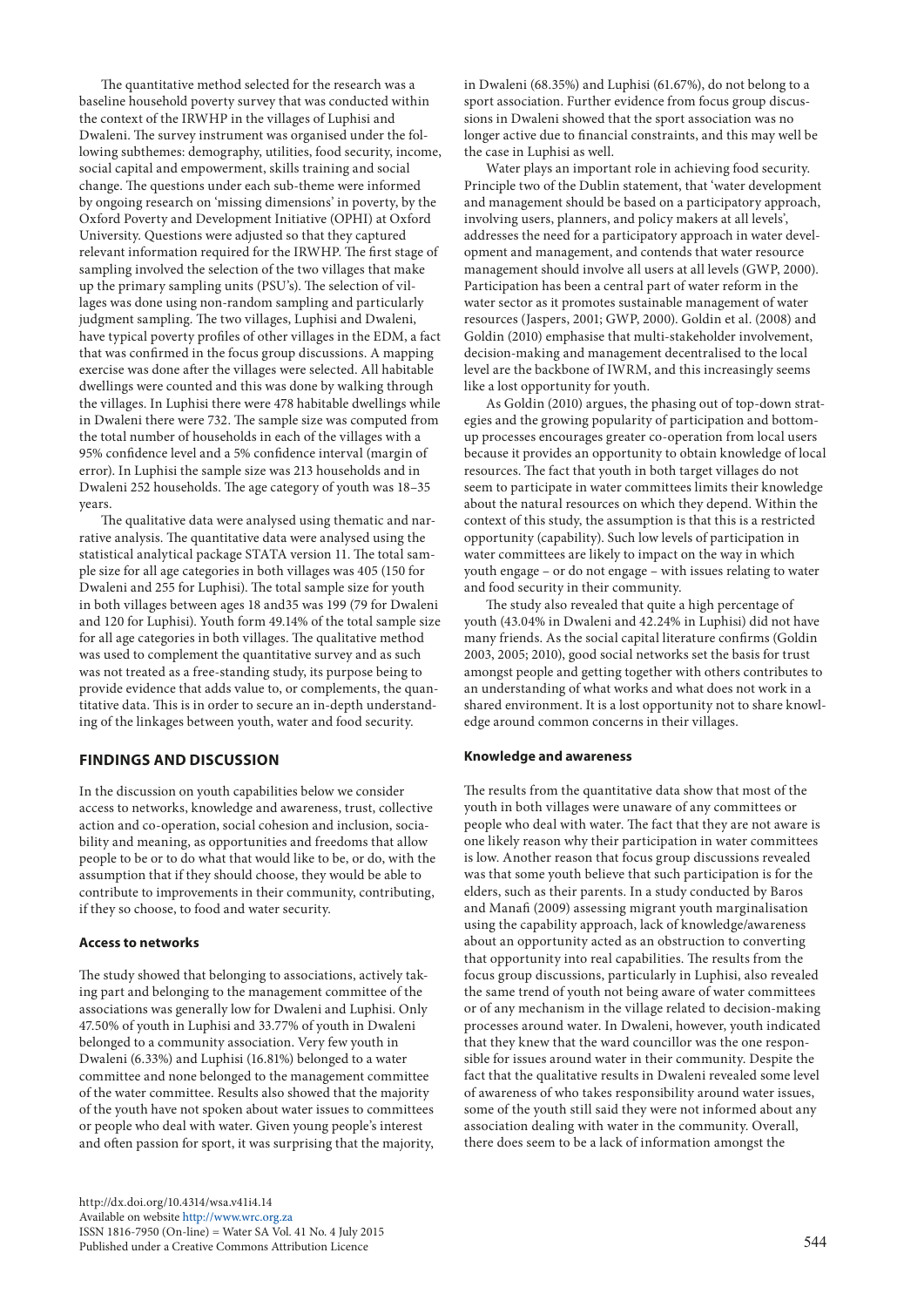younger cohort in both villages when it comes to water issues in general.

Goldin (2010) shows that knowledge is a pillar for participation and that poor people are unable to take control of their environment and to make decisions to improve the quality of their lives without knowledge about the resources on which they depend. This current study shows that youth are deprived of information around water issues and deprived of the ability to translate information into knowledge. Information sharing takes place between people but unequal access to knowledge aggravates in-group and out-group dynamics, enabling either vicious or virtuous cycles of engagement, thereby shaping the way in which actors (like youth) are able, or unable, to cooperate with one another (Goldin, 2010). These deprivations have a negative impact on food security as the youth lack the capability of 'access to information'; they also lack the functioning of 'being knowledgeable' about water resources and skills to improve water resources management, in this case rainwater harvesting technologies, that can enhance food security. Once again this is a missed opportunity as many youth in the focus groups in both target villages said that they value the capability to come together and support one another.

## **Trust**

The study revealed that the vast majority of youth, 87.01% in Dwaleni and 84.62% in Luphisi, said that people can be trusted. The study also showed that the majority, 72.15% in Dwaleni and 71.43% in Luphisi, would feel free to voice disagreements even if others in the group were in broad agreement. There is a link between trusting one another and feeling free to speak because, as Goldin's (2005; 2010) work on trust and shame shows, those who do not trust one another and who, on the contrary, often feel shame, are unlikely to speak out in a group and are especially unlikely to express their opinion if others disagree with it. Trust is a vital capability because it offers freedom to engage with people and learn about what works and what does not work. Trust enhances collaboration. Thus, bearing in mind that collaboration is about working together, it would be hard for the youth (and other members in the community) to work together if they do not find others trustworthy. Being together in a public space and being able to argue, dissent and debate is a good sign of a vibrant democracy (Goldin 2010). The culture of trust liberates and mobilises human agency; it releases creative, uninhibited, resourceful, entrepreneurial activism (Sztompka, 1997 p. 9). And according to Luhmann (1979, p. 8) '…when there is trust, there are increased possibilities for experience and action'. Hence, such an action is necessary for the youth to impact positively on water and food security.

#### **Collective action and co-operation**

The study revealed that youth had high levels of collective action and co-operation, 97.47% in Dwaleni and 92.44% in Luphisi, when it came to decisions, for instance taking a sick person (in the household or who was a close friend) to a doctor or health worker. Results also showed that 98.7% of youth in Dwaleni and 98.17% of youth in Luphisi would make the decision to do something of this nature not because they had to, but because this is what they want to do. On the other hand, working with others on something of benefit to the whole community is unusual and here the vast majority in Dwaleni (81.08%) and Luphisi (68.7%) has not done so. Results from the focus group discussions in both villages also show that only a

few youth assist in gardening (Luphisi) and about 10 youth are involved in farming.

It is more likely for youth to act when it comes to a close person than taking action for the benefit of the community. Youth reported that it is common for neighbours in both villages to help each other out and to do things together. Although there seems to be some degree of collective action amongst community members, what is clear is that youth are not engaging adequately in activities that could benefit the community as a whole and it seems that the spaces to engage in community issues in general are restricted.

As noted in the focus group discussions, some youth said that if given the opportunity for collective action that would be of benefit to the community, for instance through projects aimed at enhancing food security, such as the IRWHP, youth would most likely willingly engage and capitalise on the opportunity. Olson (1965 cited in Ostrom, 1990) notes that if members of a group have identified a common interest or object (in this case, water resources), they should act rationally and out of self-interest in such a way as to achieve that objective. The lack of opportunities for collective action in water resource management does not encourage youth to work together; this restricts opportunities that could help them contribute to food security.

#### **Social cohesion and inclusion**

The results showed that 83% of youth in Dwaleni and 81% of youth in Luphisi have a close feeling of togetherness and a sense of belonging within their neighbourhood. The sense of togetherness can be considered as an opportunity (capability) for individual, household and community well-being which could motivate them as agents of change. Nussbaum (2000; 2011) refers to social cohesion and inclusion as 'affiliation' in her list of capabilities, which is being able to live with and for others, to recognise and show concern for others, to engage in various forms of social interaction, and to be able to imagine the situation of another. According to the South African National Youth Policy 2008–2013, youth have the responsibility to work towards family, community and societal cohesion, to promote human dignity, to promote tolerance, understanding, dialogue, consultation and respect for others. Having feelings of social cohesion and inclusion is very crucial because there is a likelihood that youth can work together of their own accord and co-operate around issues that are of common interest to them. This is an attribute that would bode well for food (and water) security.

## **Sociability**

The results showed that 64% of youth in Dwaleni and 54% of youth in Luphisi, do not know of any development projects that have created the space for them to meet more people. The results also showed that almost everyone in Dwaleni (93.67%), and more than half in Luphisi (63.03%), had never met with others to discuss water-related community development projects. In the first instance, the majority of youth do not know of development projects where people could meet, so this would most likely be the reason why a vast majority of them have never met to discuss water-related projects in a week. This indicates a very low level of sociability among youth around water-related projects. Sociability is also likened to Nussbaum's (2000; 2011) capability of 'affiliation'; in the context of meeting friends (her variable) the indicator is, 'to engage in various forms of social interactions'. As discussed above, when people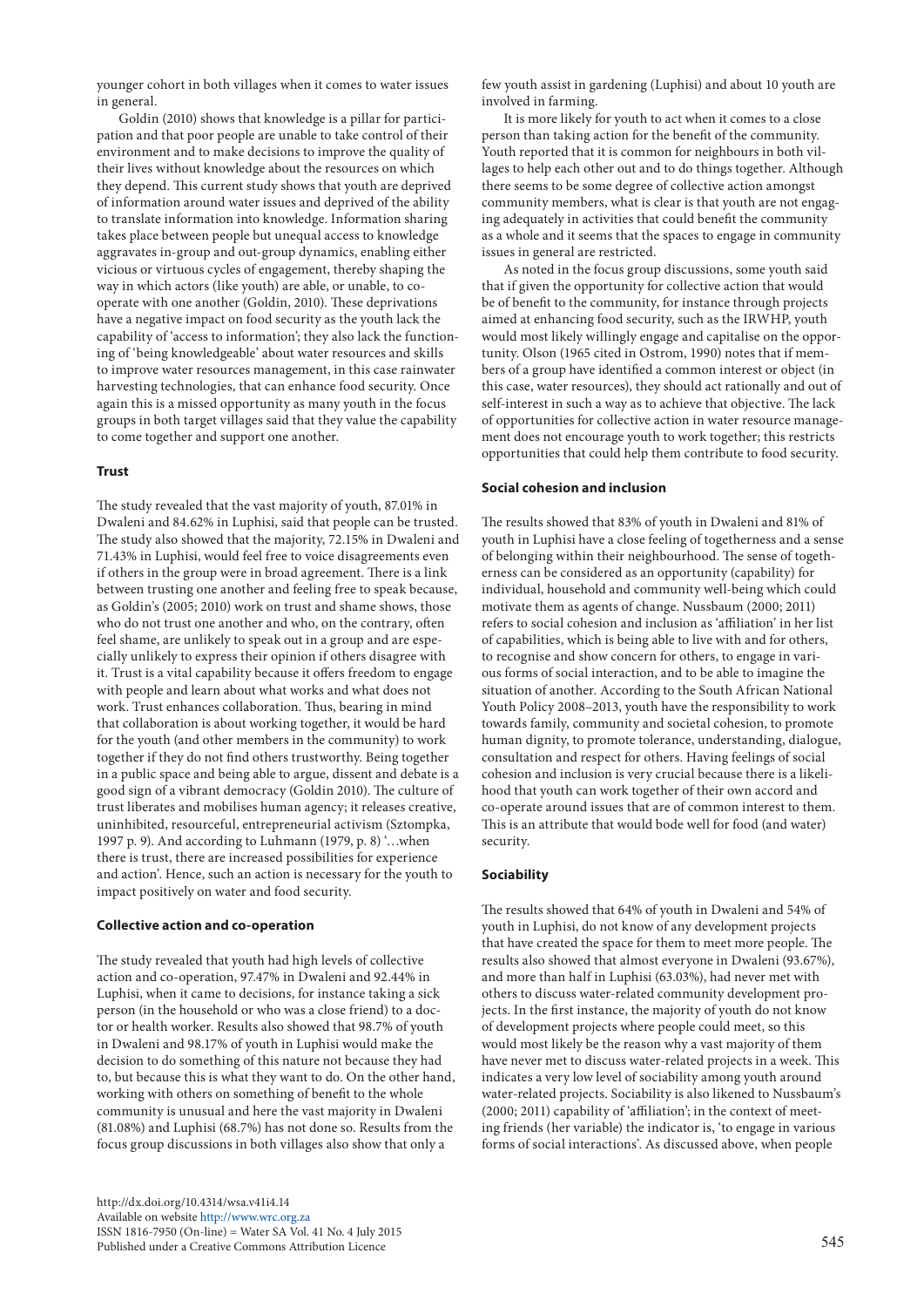meet, there is knowledge sharing. As people share information and knowledge about what works and what does not work (Goldin 2005; 2010) around food and water concerns, there are likely to be more positive steps taken to manage and protect natural resources, in particular water and soil, which in turn has positive repercussions on food security. The IRWHP has activities whose focus is to engage with community members, sharing knowledge and building awareness around food and water security – with a particular focus on soil conservation and rainwater harvesting. Although the baseline survey results show poor sociability, it is likely that as the IRWHP unfolds, spaces will open up where community members, and hopefully youth, will engage with activities around water and food.

# **Dimensions of self-esteem**

Although only about half of the youth, 48.05% in Dwaleni and 50.83% in Luphisi, were generally dissatisfied with their current lives, the majority, 75.95% in Dwaleni and 80.67% in Luphisi, felt they had an impact on their community and that they could make their neighbourhood a better place to live. When asked, 'do you feel people like yourself can generally change things in your community if they want to', the vast majority, 87.67% and 91.15% of youth in Dwaleni and Luphisi, respectively, felt they could bring about change. This question did not specify the type of change, either positive change or negative change, but the idea behind this question was that people felt they had agency, and that they could make a difference in their community. These data show that youth in the target communities seem to have a high level of self-esteem and feel empowered. The study also showed that the vast majority felt that they had control (91.14% in Dwaleni and 95.8% in Luphisi) in making decisions that affect their everyday activities. The kind of activities which they decide to do – or not do, was not part of the question, but the qualitative results revealed that decision making in the household was most often in the hands of a parent(s) or relative and that, even if they took a decision, it had to be guided by either a parent/parents or a relative. It could be possible that the question was not properly understood, and it does beg further inquiry to better grasp which aspects of everyday life youth feel that they do have the power over to make decisions.

The youth also feel valued by their family and friends and almost all of them, 96.2% in Dwaleni and 95% in Luphisi, say that this is true. The feeling of being valued drops when it comes to feeling valued by their communities, as in this case only 62.82% in Dwaleni and 68.64% in Luphisi felt valued. This data shows that young people do feel good about themselves and that they also feel part of their community. As noted by Goldin (2010), empowering people implies that people change their perceptions about themselves so that they can claim their right to equal treatment. When people (youth) feel good about themselves and have self-esteem, these are attributes that could impact positively on the way that youth engage with others in securing food within their communities.

#### **Meaning**

The vast majority of youth, 94.87% in Dwaleni and 94.96% in Luphisi, said that their life has a clear meaning or purpose and, 88.16% in Dwaleni and 91.15% in Luphisi said they had a clear sense of what gives meaning to their lives. Although some of the youth felt they were dissatisfied with their lives, they still feel that there is meaning. This is an opportunity

because it means that they have aspirations – they feel that life has meaning and it is worthwhile. This is certainly a capability that would lead to improved functioning and better well-being. Here again, the data shows that there is potential for youth to act as catalysts to initiate change, and if they were engaging with food and water issues this would mean that they feel there is meaning and that it would be worthwhile to engage in activities with others that would bring or enhance food security in their community.

#### **Relationship between youth capabilities and food security**

One of the objectives of this research was to determine whether or not a relationship exists between youth capabilities and food security. The hypothesis of this research was that there is a relationship between youth capabilities and food security. The results showed that there was no statistical relationship between youth capabilities and food security in Dwaleni. However, three indicators of youth capabilities in Luphisi were seen to have had significant statistical value with respect to food security and include: 'I do this because this is what I want to do'  $(p=0.013)$ , 'how strong a feeling of togetherness or closeness do you get with others in your neighbourhood' (*p*= 0.021) and 'do you feel you are valued by your family and friends' (*p*= 0.019).

The indicator 'I do this because this is what I want to do' is an indicator for collective action and empowerment and it is part of the question 'would you make a decision to take a person in your household or close friend to a doctor or health worker if that person is sick?' The majority of youth (98.17%) who responded to the question said they would do this because that is what they want to do. This indicator shows that youth possess a strong sense of agency, collective action and freedom of decision-making – virtues that are vital for stakeholder participation in the management of water resources – and attributes that are key for the successful implementation of IWRM. The indicator 'how strong a feeling of togetherness or closeness do you get with others in your neighbourhood' is an indicator for social cohesion and inclusion. The majority of youth (81%) had a close feeling of togetherness with others in their neighbourhood and this had a significant relationship with food security. The indicator, 'do you feel you are valued by family and friends' is an indicator for self-esteem. The vast majority (95%) of youth feel valued by their family and friends and, here again, this showed a significant relationship with food security.

Considering the high levels of poverty in the two villages, it was surprising to find that the status of food security for both villages was high, with 77% in Dwaleni and 74% in Luphisi not being food insecure. The Ehlanzeni District Municipality is reported to be water scarce with limited opportunities for crop productivity. Only two indicators ('in the past 12 months, how often did any child in this household go to bed hungry because there was not enough food?'; 'in the past 12 months, how often did any adult in this household go to bed hungry because there was not enough food?') were selected to determine the state of food security. The questions on food security covered the household in general. The fact that food security was high in the target villages could be a reflection of the indicators that were chosen. These indicators do not reflect the quality of food or nutritional intake and there would need to be anthropometric modules, or a battery of questions that tapped into nutritional value of food, included in the survey, if the quality of the food and nutritional intake were to be determined. Results from focus group discussions in both villages showed that food availability in sufficient amounts was still a major constraint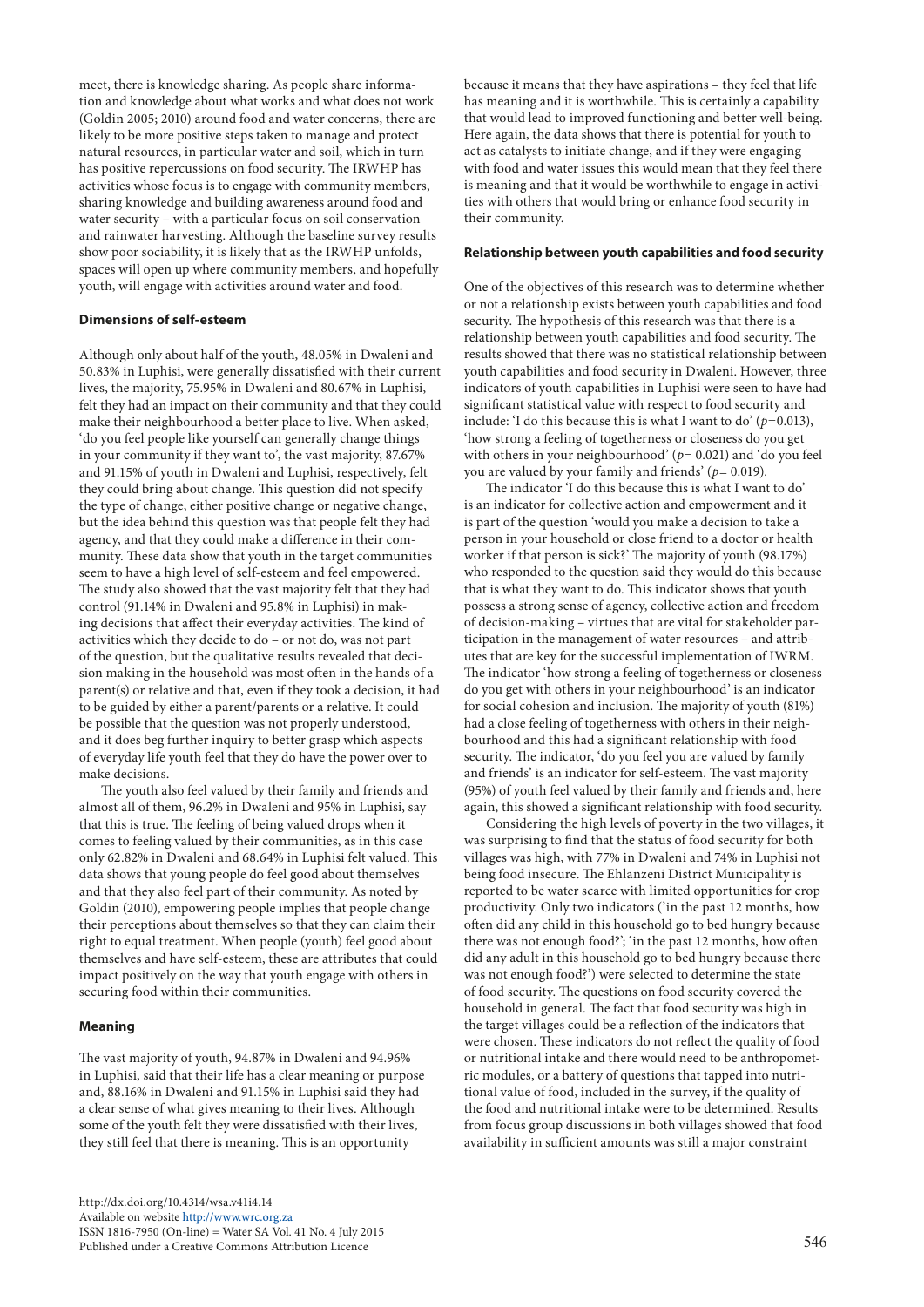and they said that the lack of income and access to land were the challenges they faced.

Given the health and income levels of the households and that the socio-economic indicators show that these households are amongst the poorest of the poor, we should consider the fact that the data suggesting high levels of food security may not be reliable. It is thus critically important to remember that when we discuss the data on food security, we are referring to hunger and we can say with confidence that 77% and 74% of household members in Dwaleni and Luphisi, respectively, are not going to bed hungry. Nonetheless, far too many, 23% and 26% in Dwaleni and Luphisi, are still going to bed hungry – and we cannot say anything about the quality of food and nutrition that those who are not going to bed hungry receive.

Youth in both villages possess some vital capabilities which are mainly internal but, despite having these capabilities, they are not able to convert them into functionings that would be valuable for food and water security. In other words, youth seem to be cut off from the avenues where these conversions could take place. The CA is concerned with providing the environmental support system (social, political, economic and cultural) where people, as individuals and groups, can convert their achieved internal capabilities into valued functionings.

# **CONCLUSION**

The CA as a theoretical framework for the assessment of youth involvement in food security is particularly helpful because it makes the linkages between opportunities that youth have to feel good about themselves and/or to get involved in community issues. It has helped us to tap into some of the strengths and weaknesses of youth that could be opportunities or challenges for youth to engage with water- and food-related projects. Knowledge and awareness of various water-related activities in the communities was considered a capability that can contribute to youth being able to secure food, and it was one of the capabilities, together with access to networks and sociability, that was conspicuously absent. The lack of these attributes is likely to inhibit youth from engaging meaningfully with food- and water-related concerns because, as Goldin (2011) and Nussbaum (2011) have shown, these are important attributes for development initiatives.

According to the South African National Youth Policy 2008–2013 (Republic of South Africa, 2008), youth rights include: participation in the planning and implementation of youth development by becoming the custodians of their own development and attaining an educational level commensurate with their aspiration and self-determination, amongst other things. Although it is beyond the scope of this study to consider ways in which general education levels could be improved, the study does recommend making information available in such a way that youth are able to attain new knowledge that can be applied to food and water projects. The CA is a constructive framework within which to consider youth and particular aspects around their freedom and opportunities. The study has done this within a developing country context, in the villages of Luphisi and Dwaleni, and around a particular interest in food and water security.

There are many reasons for the difficulty of implementing IWRM but one reason, stated by Allan (2003) and Swatuk (2005), is the reluctance of policy makers to embrace the notion of integration. Integration is complex and it refers to crosssectoral integration, and so forth, but pertinent to this study is

the integration of youth as agents of change and stakeholders who could actively take part in the implementation of IWRM at the grassroots level. By creating a healthy human environment, the health of ecosystems for future generations is also enhanced (Goldin et al., 2008). The critical point of this paper is that youth have enormous potential to do and be more than they are actually doing and being in relation to food and water resources management – and that engaging them in food and water security projects more deliberately would provide them with more freedoms to be and to do what they value to be or to do.

## **ACKNOWLEDGEMENTS**

I acknowledge my appreciation for my sponsor, the Water Research Commission, for their financial support to the capacity building component of WRC Project K5/1971 and particularly to Ms Eiman Karar.

# **REFERENCES**

- ALLAN T (2003) IWRM/IWRAM: A new sanctioned discourse? SOAS Water Issues Study Group Occasional paper 50. University of London, London.
- ANAND PB (2007) Capability, sustainability, and collective action: an examination of a river water dispute. *J. Human Dev.* **8** (1) 109–132.
- BAROS W and MANAFI G (2009) Approaching migrant youth marginalization through the capabilities approach: methodological proposals. *Social Work Soc.* **7** (1) 113–121.
- BIGGERI M, BALLET J and COMIM F (2011) *Children and the Capability Approach*. Palgrave Macmillan, Basingstoke.
- BROOKS K, ZORYA S, GAUTAM A and GOYAL A (2013) Agriculture as a sector of opportunity for young people in Africa. The World Bank Sustainable Development Network. URL:[http://global.ypard.](ttp://global.ypard.net/sites/ypard.net/files/Agriculture%2520opportunity%2520youth%2520africa.pdf%20) [net/sites/ypard.net/files/Agriculture%20opportunity%20youth%20](ttp://global.ypard.net/sites/ypard.net/files/Agriculture%2520opportunity%2520youth%2520africa.pdf%20) [africa.pdf](ttp://global.ypard.net/sites/ypard.net/files/Agriculture%2520opportunity%2520youth%2520africa.pdf%20) (Accessed 12 May 2015).
- FEIGHERY J, INGRAM P, LI S and REDDING S (2011) Intersections of youth and food security. Report submitted to the United States Agency for International Development. URL: [http://pdf.usaid.gov/](http://pdf.usaid.gov/pdf_docs/PNADU952.pdf) [pdf\\_docs/PNADU952.pdf](http://pdf.usaid.gov/pdf_docs/PNADU952.pdf) (Accessed 12 May 2015).
- FAO (2005) *The State of Food Insecurity in the World: Eradicating World Hunger – Key to Achieving the Millennium Development Goals*. FAO of the United Nations, Rome.
- FAO (2009) *The State of Food Insecurity in the World: Economic Crises – Impacts and Lessons Learned*. FAO of the United Nations, Rome.
- GWP (2000) Integrated water resources management. GWP TAC Background Paper No.4 URL: [http://www.gwp.org/Global/GWP-](http://www.gwp.org/Global/GWP-CACENA_Files/en/pdf/tec04.pdf)[CACENA\\_Files/en/pdf/tec04.pdf](http://www.gwp.org/Global/GWP-CACENA_Files/en/pdf/tec04.pdf) (Accessed 12 May 2015).
- GOLDIN J (2005) Trust and transformation in the water sector in South Africa. PhD thesis, University of Cape Town.
- GOLDIN J (2009) Integrated water harvesting project. URL: [http://](http://www.africanwaterfacility.org/fileadmin/uploads/awf/Projects/AWF-Project-appraisal-report-SOUTHAFRICA.pdf) [www.africanwaterfacility.org/fileadmin/uploads/awf/Projects/](http://www.africanwaterfacility.org/fileadmin/uploads/awf/Projects/AWF-Project-appraisal-report-SOUTHAFRICA.pdf) [AWF-Project-appraisal-report-SOUTHAFRICA.pdf](http://www.africanwaterfacility.org/fileadmin/uploads/awf/Projects/AWF-Project-appraisal-report-SOUTHAFRICA.pdf) (Accessed 12 May 2015).
- GOLDIN J (2010) Water policy in South Africa: trust and knowledge as obstacles to reform. *Rev. Radical Polit. Econ.* **42** (2) 195–212.
- GOLDIN J (2013) From vagueness to precision: raising the volume on social issues for the water sector. *Water Polic/* **15** (2) 309–324.
- GOLDIN J (2003) Washing away the sins of the past: transformation in the water sector. *Int. J. Public Admin.* **26** (6) 711–731.
- GOLDIN J, RUTHERFORD R and SCHOCH D (2008) The place where the sun rises: an application of IWRM at the village level. *Int. J. Water Resour. Dev.* **24** (3) 345–356.
- IBRAHIM S and ALKIRE S (2007) Agency and empowerment: a proposal for internationally comparable indicators. *Oxford Dev. Stud.*  **35** (4) 379–403.
- JASPERS FGW (2001) The new water legislation of Zimbabwe and South Africa – Comparison of legal and institutional reform. *Int. Environ. Agreements: Polit., Law Econ.* **1** (3) 305–325.